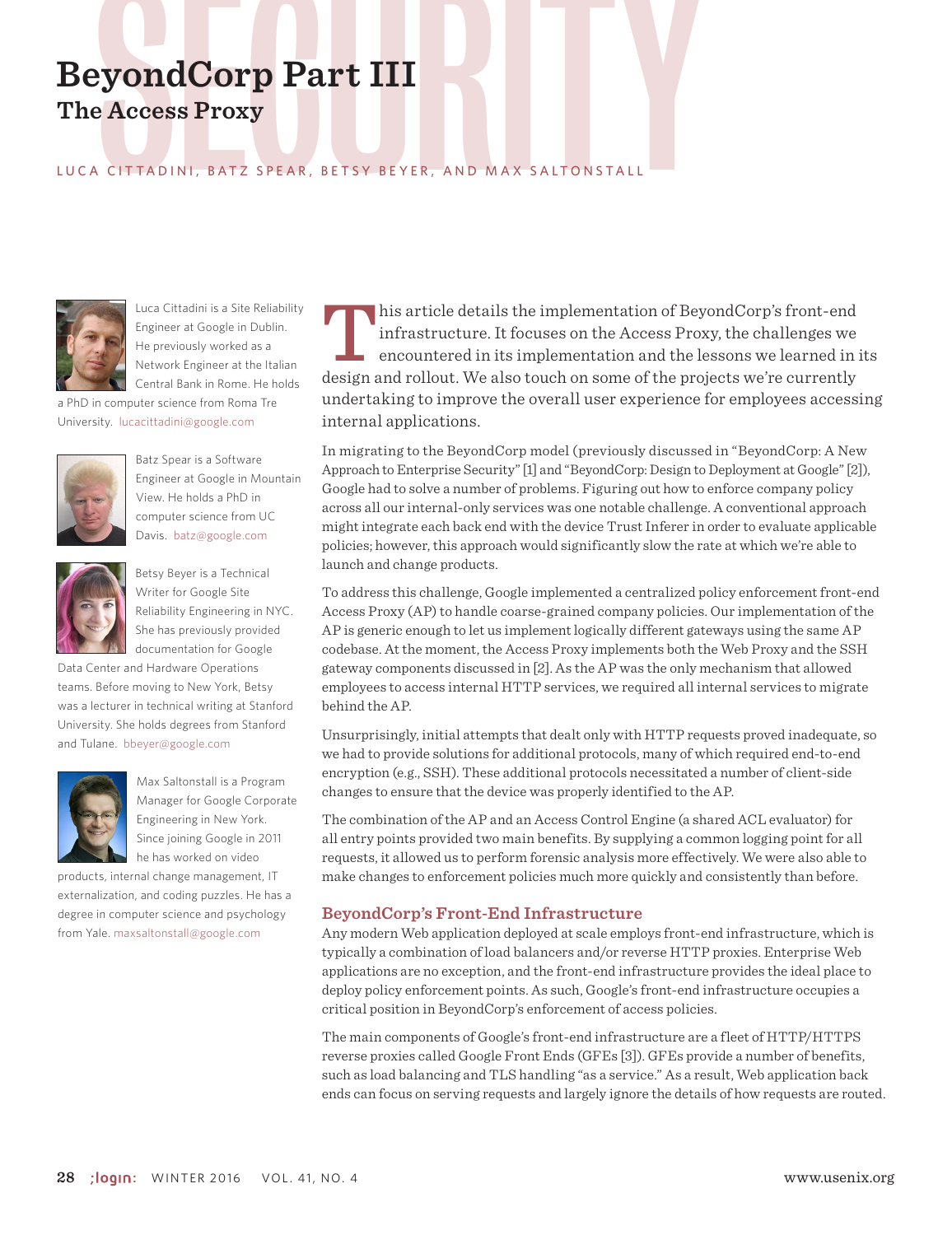SECURITY

# BeyondCorp Part III: The Access Proxy

BeyondCorp leverages the GFE as a logically centralized point of access policy enforcement. Funneling requests in this manner led us to naturally extend the GFE to provide other features, including self-service provisioning, authentication, authorization, and centralized logging. The resulting extended GFE is called the *Access Proxy* (AP). The following section details the specifics of the services the Access Proxy offers.

#### *Features of the Extended GFE: Product Requirements*

The GFE provides some built-in benefits that weren't designed specifically for BeyondCorp: it both provides load balancing for the back ends and addresses TLS handling by delegating TLS management to the GFE. The AP extends the GFE by introducing authentication and authorization policies.

#### **Authentication**

In order to properly authorize a request, the AP needs to identify the user and the device making the request. Authenticating the device poses a number of challenges in a multi-platform context, which we address in a later section, "Challenges with Multi-Platform Authentication." This section focuses on user authentication.

The AP verifies user identities by integrating with Google's Identity Provider (IdP). Because it isn't scalable to require back-end services to change their authentication mechanisms in order to use the AP mechanism, the AP needs to support a range of authentication options: OpenID Connect, OAuth, and some custom protocols.

The AP also needs to handle requests made without user credentials, e.g., a software management system attempting to download the latest security updates. In these cases, the AP can disable user authentication.

When the AP authenticates the user, it strips the credential before sending the request to the back end. Doing so is essential for two reasons:

- ◆ The back end can't replay the request (or the credential) through the Access Proxy.
- $\triangle$  The proxy is transparent to the back ends. As a result, the back ends can implement their own authentication flows on top of the Access Proxy's flow, and won't observe any unexpected cookies or credentials.

### **Authorization**

Two design choices drove our implementation of the authorization mechanism in a BeyondCorp world:

- ◆ A centralized Access Control List (ACL) Engine queryable via Remote Procedure Calls (RPCs)
- ◆ A domain-specific language to express the ACLs that is both readable and extensible

Providing ACL evaluation as a service enables us to guarantee consistency across multiple front-end gateways (e.g., the RADIUS network access control infrastructure, the AP, and SSH proxies).

Providing centralized authorization has both benefits and drawbacks. On the one hand, an authorizing front end frees back-end developers from dealing with the details of authorization by promoting consistency and a centralized point of policy enforcement. On the other hand, the proxy might not be able to enforce fine-grained policies that are better handled at the back end (e.g., "user A is authorized to modify resource B").

In our experience, combining coarse-grained, centralized authorization at the AP with fine-grained authorization at the back end provides the best of both worlds. This approach doesn't result in much duplication of effort, since the application-specific fine-grained policies tend to be largely orthogonal to the enterprise-wide policies enforced by the front-end infrastructure.

# **Mutual authentication between the proxy and the back end** Because the back end delegates access control to the front end, it's imperative that the back end can trust that the traffic it receives has been authenticated and authorized by the front end. This is especially important since the AP terminates the TLS handshake, and the back end receives an HTTP request over an

encrypted channel.

Meeting this condition requires a mutual authentication scheme capable of establishing encrypted channels—for example, you might implement mutual TLS authentication and a corporate public key infrastructure. Our solution is an internally developed authentication and encryption framework called LOAS (Low Overhead Authentication System) that bi-directionally authenticates and encrypts all communication from the proxy to the back ends.

One benefit of mutual authentication and encryption between the front end and back end is that the back end can trust any additional metadata inserted by the AP (usually in the form of extra HTTP headers). While adding metadata and using a custom protocol between the reverse proxy and the back ends isn't a novel approach (for example, see Apache JServe Protocol [4]), the mutual authentication scheme between the AP ensures that the metadata is not spoofable.

As an added benefit, we can also incrementally deploy new features at the AP, which means that consenting back ends can opt in by simply parsing the corresponding headers. We use this functionality to propagate the device trust level to the back ends, which can then adjust the level of detail served in the response.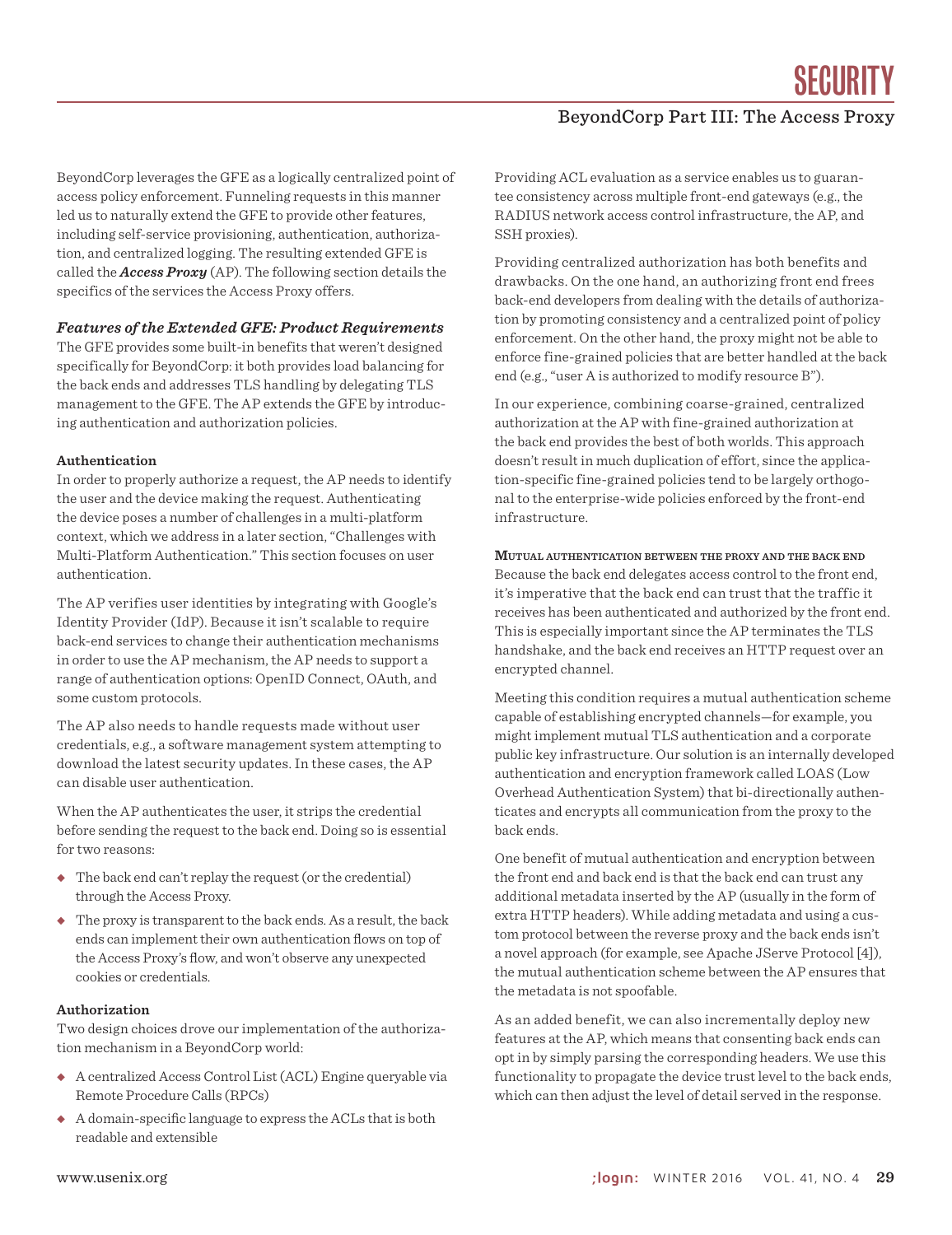# BeyondCorp Part III: The Access Proxy

## **The ACL language**

Implementing a domain-specific language for ACLs was key in tackling challenges of centralized authorization. The language both allows us to compile ACLs statically (which aids performance and testability) and helps reduce the logical gap between the policy and its implementation. This strategy promotes separation of duties among the following parties:

- ◆ **The team that owns the security policy:** Responsible for the abstract and statically compiled specification of access decisions
- ◆ **The team that owns the inventory pipeline:** Responsible for the concrete instantiation of a decision about granting access to a resource based on the specific device and user requesting access (see [2] for more details about the inventory pipeline)
- ◆ **The team that owns the Access Control Engine:** Responsible for evaluating and executing the security policy

The ACL language works using first-match semantics, which is similar to traditional firewall rules. While this model creates well-studied corner cases (for example, rules which shadow each other), we've found that the security team can reason about this model relatively easily. The structure of the ACLs we currently enforce consists of two macro-sections:

- ◆ **Global rules:** Usually coarse-grained and affect all services and resources. For example, "Devices at a low tier are not allowed to submit source code."
- ◆ **Service-specific rules:** Specific to each service or hostname; usually involve assertions about the user. For example, "Vendors in group G are allowed access to Web application A."

The above assumes that service owners can identify the sections of their URL space that need policies. Service owners should almost always be able to identify these sections, except for some cases in which the differentiation occurs in the request body (although the AP could be modified to handle this scenario). The portion of the ACL dealing with service-specific rules inevitably grows in size as the Access Proxy accounts for more and more services with a business need for a specialized ACL.

The set of global rules is very handy during security escalations (e.g., employee exit) and incident response (e.g., browser exploits or stolen devices). For example, these rules helped us successfully mitigate a zero-day vulnerability in third-party plugins shipped with our Chrome browser. We created a new high-priority rule that redirected out-of-date Chrome versions to a page with update instructions, which was deployed and enforced across the entire company within 30 minutes. As a result, the observed population of vulnerable browsers dropped very quickly.

# **Centralized Logging**

In order to conduct proper incident response and forensic analysis, it's essential that all requests are logged to persistent storage. The AP provides an ideal logging point. We log a subset of the request headers, the HTTP response code, and metadata relevant to debugging or reconstructing the access decision and the ACL evaluation process. This metadata includes the device identifier and the user identity associated with the request.

#### *Features of the Access Proxy: Operational Scalability*

#### **Self-Service Provisioning**

Once the Access Proxy infrastructure is in place, developers and owners of enterprise applications have an incentive to configure their services to be accessible via the proxy.

When Google began gradually limiting users' network-level access into corporate resources, most internal application owners looked to the Access Proxy as the fastest solution to keep their service available as the migration proceeded. It was immediately clear that a single team couldn't scale to handle all changes to the AP's configuration, so we structured the AP's configuration to facilitate self-service additions. Users retain ownership of their fragment of the configuration, while the team that owns the AP owns the build system that collates, tests, canaries, and rolls out configurations.

This setup has a few main benefits:

- ◆ Frees the AP owners from continuously modifying the configuration per user requests
- ◆ Encourages service owners to own their configuration fragment (and write tests for it)
- ◆ Ensures a reasonable compromise between development velocity and system stability

The time it takes to set up a service behind the AP has effectively been reduced to minutes, while users are also able to iterate on their configuration fragments without requesting support from the team that owns the AP.

#### **Challenges with Multi-Platform Authentication**

Now that we've described the server side of BeyondCorp's front end—its implementation and the resulting challenges and complications—we'll take a similar view into the client side of this model.

At minimum, performing proper device identification requires two components:

- ◆ Some form of device identifier
- ◆ An inventory database tracking the latest known state of any given device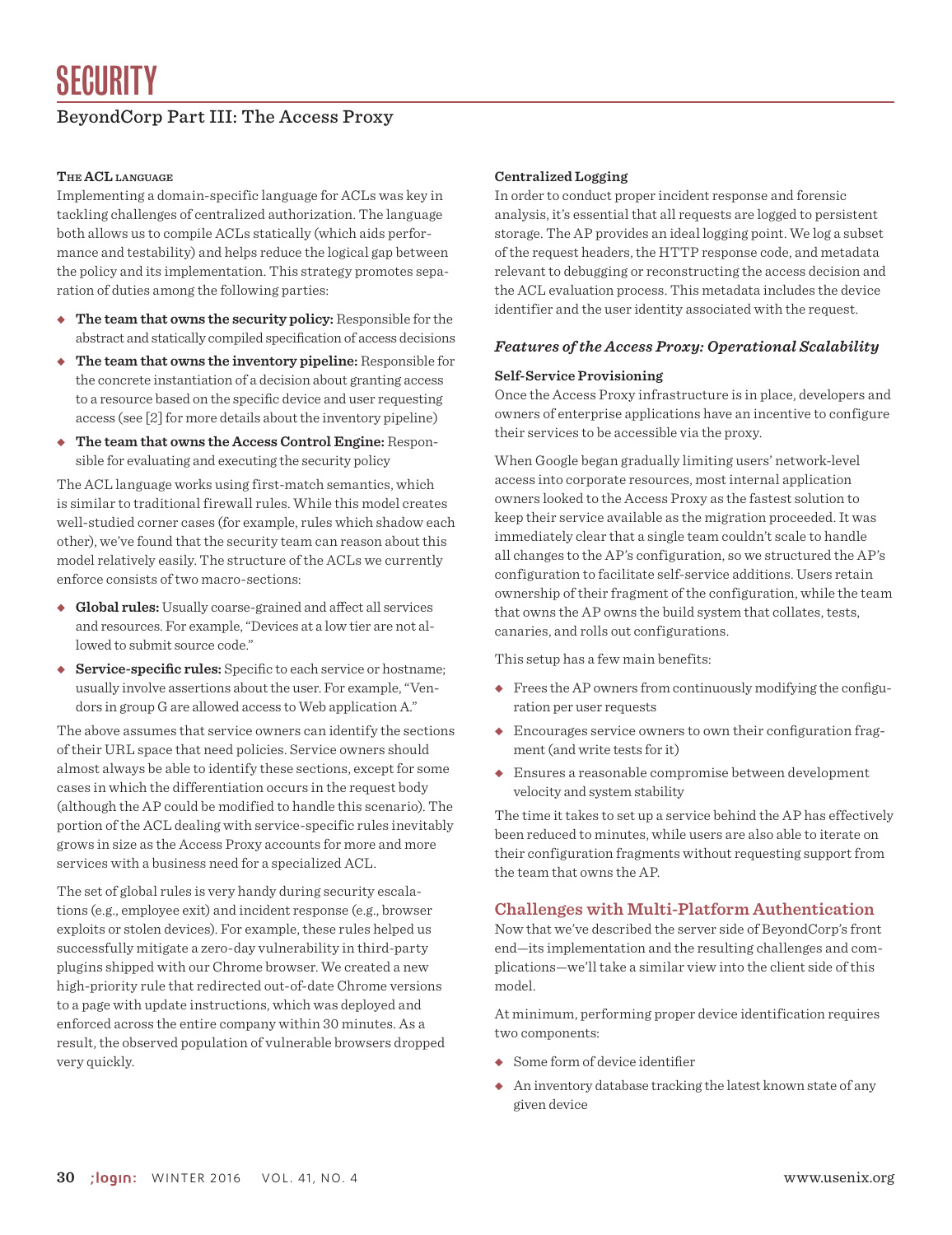SECIIRITY

# BeyondCorp Part III: The Access Proxy

One goal of BeyondCorp is to replace trust in the network with an appropriate level of trust in the device. Each device must have a consistent, non-clonable identifier, while information about the software, users, and location of the device must be integrated in the inventory database. As discussed in the previous BeyondCorp papers, building and maintaining a device inventory can be quite challenging. The following subsections describe the challenges and solutions related to device identification in more detail.

#### *Desktops and Laptops*

Desktops and laptops use an X.509 machine certificate and a corresponding private key stored in the system certificate store. Key storage, a standard feature of modern operating systems, ensures that command-line tools (and daemons) that communicate with servers via the AP can be consistently matched against the correct device identifier. Since TLS requires the client to present a cryptographic proof of private key possession, this implementation makes the identifier non-spoofable and non-clonable, assuming it's stored in secure hardware such as a Trusted Platform Module (TPM).

This implementation has one main drawback: certificate prompts tend to frustrate users. Thankfully, most browsers support automatic certificate submission via policy or extension. Users might also be frustrated if the server rejects the TLS handshake when the client presents an invalid certificate. A failed TLS handshake results in a browser-specific error message that can't be customized. To mitigate this user experience issue, the AP accepts TLS sessions that don't have valid client certificates, and presents an HTML deny page when required.

#### *Mobile Devices*

The policies to suppress certificate prompts discussed above don't exist on major mobile platforms. Instead of relying on certificates, we use a strong device identifier natively provided by the mobile operating systems. For iOS devices, we use the identifier ForVendor, while Android devices use the device ID reported by the Enterprise Mobility Management application.

# **Special Cases and Exceptions**

While we've been able to transition the vast majority of Web applications to the Access Proxy over the past few years, some special use cases either don't naturally fit the model or need some sort of special handling.

# *Non-HTTP Protocols*

A number of enterprise applications at Google employ non-HTTP protocols that require end-to-end encryption. In order to serve these protocols through the AP, we wrap them in HTTP requests.

Wrapping SSH traffic in HTTP over TLS is easy thanks to the existing ProxyCommand facility. We developed a local proxy which looks a lot like Corkscrew, except the bytes are wrapped into WebSockets. While both WebSockets and HTTP CON-NECT requests allow the AP to apply the ACLs, we opted to use WebSockets over CONNECT because WebSockets natively inherit user and device credentials from the browser.

In the cases of gRPC and TLS traffic, we wrapped the bytes in an HTTP CONNECT request. Wrapping has the obvious downside of imposing a (negligible) performance penalty on the transported protocol. However, it has the important advantage of separating device identification and user identification at different layers of the protocol stack. Inventory-based access control is a relatively new concept, so we frequently find that existing protocols have native support for user authentication (e.g., both LOAS and SSH provide this), but extending them with device credentials is non-trivial.

Because we perform device identification on the TLS layer in the wrapping CONNECT request, we don't need to rewrite applications to make them aware of the device certificate. Consider the SSH use case: the client and server can use SSH certificates to perform user authentication, but SSH doesn't natively support device authentication. Furthermore, it would be impossible to modify the SSH certificate to also convey device identification, because SSH client certificates are portable by design: they are expected to be used on multiple devices. Similar to how we handle HTTP, the CONNECT wrapping ensures we properly separate user and device authentication. While we use the TLS client certificate to authenticate the device, we might use the username and password to authenticate the user.

#### **Remote Desktop**

Chrome Remote Desktop, which is publicly available in the Chrome code base [5], is the predominant remote desktop solution at Google. While wrapping protocols in HTTP works in many cases, some protocols, like those powering remote desktop, are especially sensitive to the additional latency imposed by being routed through the AP.

In order to ensure that requests are properly authorized, Chrome Remote Desktop introduces an HTTP-based authorization server into the connection establishment flow. The server acts as an authorizing third party between the Chromoting client and the Chromoting host, while also helping the two entities share a secret, operating similarly to Kerberos.

We implemented the authorization server as a simple back end of the AP with a custom ACL. This solution has proven to work very well: the extra latency of going through the AP is only paid once per remote desktop session, and the Access Proxy can apply the ACLs on each session creation request.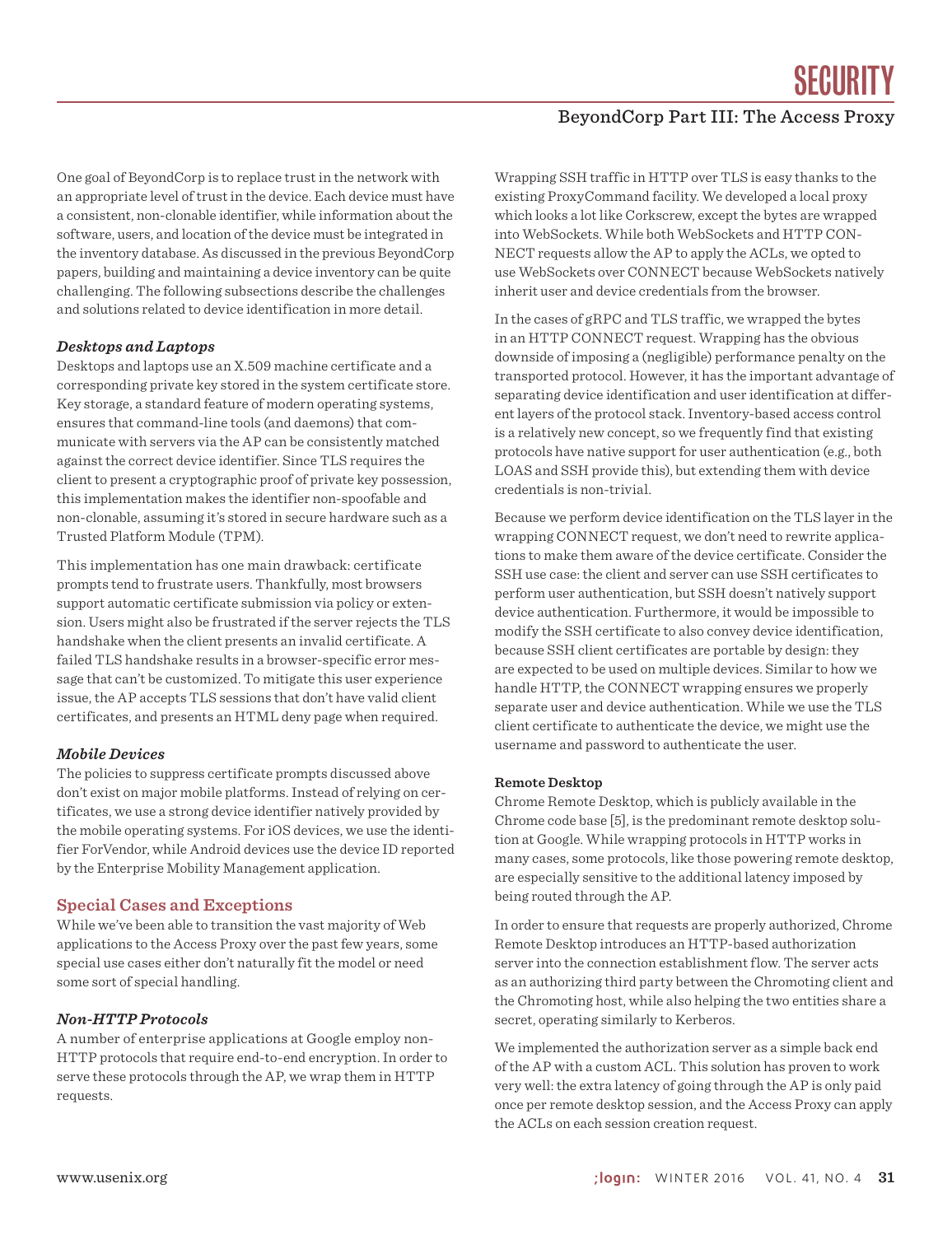# BeyondCorp Part III: The Access Proxy

# *Third-Party Software*

Third-party software has frequently proved troublesome, as sometimes it can't present TLS certificates, and sometimes it assumes direct connectivity. In order to support these tools, we developed a solution to automatically establish encrypted pointto-point tunnels (using a TUN device). The software is unaware of the tunnel, and behaves as if it's directly connected to the server. The tunnel setup mechanism is conceptually similar to the solution for remote desktop:

- ◆ The client runs a helper to set up the tunnel.
- ◆ The server also runs a helper that acts as a back end of the AP.
- ◆ The AP enforces access control policies and facilitates the exchange of session information and encryption keys between the client and server helpers.

# **Lessons Learned**

# *ACLs Are Complicated*

We recommend the following best practices to mitigate the difficulties associated with ACLs:

- ◆ **Ensure the language is generic.** The AP's ACL has changed numerous times, and we've had to add new feeds (e.g., user and group sources). Expect that you'll need to regularly change the available features, and ensure that the language itself won't hamper these changes.
- ◆ **Launch ACLs as early as possible.** The reasons for doing so are twofold:
	- Ensures that users become trained on the ACLs and potential reasons for denial sooner rather than later.
	- Ensures that developers begin to adjust their code to meet the requirements of the AP. For example, we had to implement a cURL replacement to handle user and device authentication.
- ◆ **Make modifications self-service.** As previously mentioned, a single team that manages service-specific configuration doesn't scale to support multiple teams.
- ◆ **Create a mechanism to pass data from the AP to the back ends.** As mentioned above, the AP can securely pass additional data to the back end to allow it to perform fine-grained access controls. Plan for this required functionality early.

# *Emergencies Happen*

Have well-tested plans in place to handle inevitable emergencies. Be sure to consider two major categories of emergencies:

- ◆ **Production emergencies:** Caused by outages or malfunctions of critical components in the request serving path
- ◆ **Security emergencies:** Caused by urgent needs to grant/ revoke access to specific users and/or resources

### **Production Emergencies**

In order to ensure the AP survives most outages, design and operate it according to SRE best practices [3]. To survive potential data source outages, all of our data is periodically snapshotted and available locally. We also designed AP repair paths that don't depend on the AP.

#### **Security Emergencies**

Security emergencies are more subtle than production emergencies, as they're easy to overlook when designing the access infrastructure. Be sure to factor ACL push frequency and TLS issues into user/device/session revocation.

User revocation is relatively straightforward: revoked users are automatically added to a special group as part of the revocation process, and one of the early global rules (see "The ACL language," above) in the ACL guarantees that these users are denied access to any resource. Similarly, session tokens (e.g., OAuth and OpenID Connect tokens) and certificates are sometimes leaked or lost and therefore need to be revoked.

As discussed in the first BeyondCorp article [1], device identifiers are untrusted until the device inventory pipeline reports otherwise. This means that even losing the certificate authority (CA) key (which implies inability to revoke certificates) doesn't imply losing control, because new certificates aren't trusted until they are properly catalogued in the inventory pipeline.

Given this ability, we decided to ignore certificate revocation altogether: instead of publishing a certificate revocation list (CRL), we treat certificates as immutable and simply downgrade the inventory trust tier if we suspect the corresponding private key is lost or leaked. Essentially, the inventory acts as a whitelist of the accepted device identifiers, and there is no live dependency on the CRL. The major downside of this approach is that it might introduce additional delay. However, this delay is relatively easy to solve by engineering fast-track propagation between the inventory and the Access Proxy.

You need a standard, rapid-push process for ACLs in order to ensure timely policy enforcement. Beyond a certain scale, you must delegate at least part of the ACL definition process to service owners, which leads to inevitable mistakes. While unit tests and smoke tests can usually catch obvious mistakes, logic errors will trickle through safeguards and make their way to production. It's important that engineers can quickly roll back ACL changes to restore lost access or to lock down unintended broad access. To cite our earlier zero-day vulnerability plugin example, our ability to push ACLs rapidly was key to our incident response team, as we could quickly create a custom ACL to force users to update.